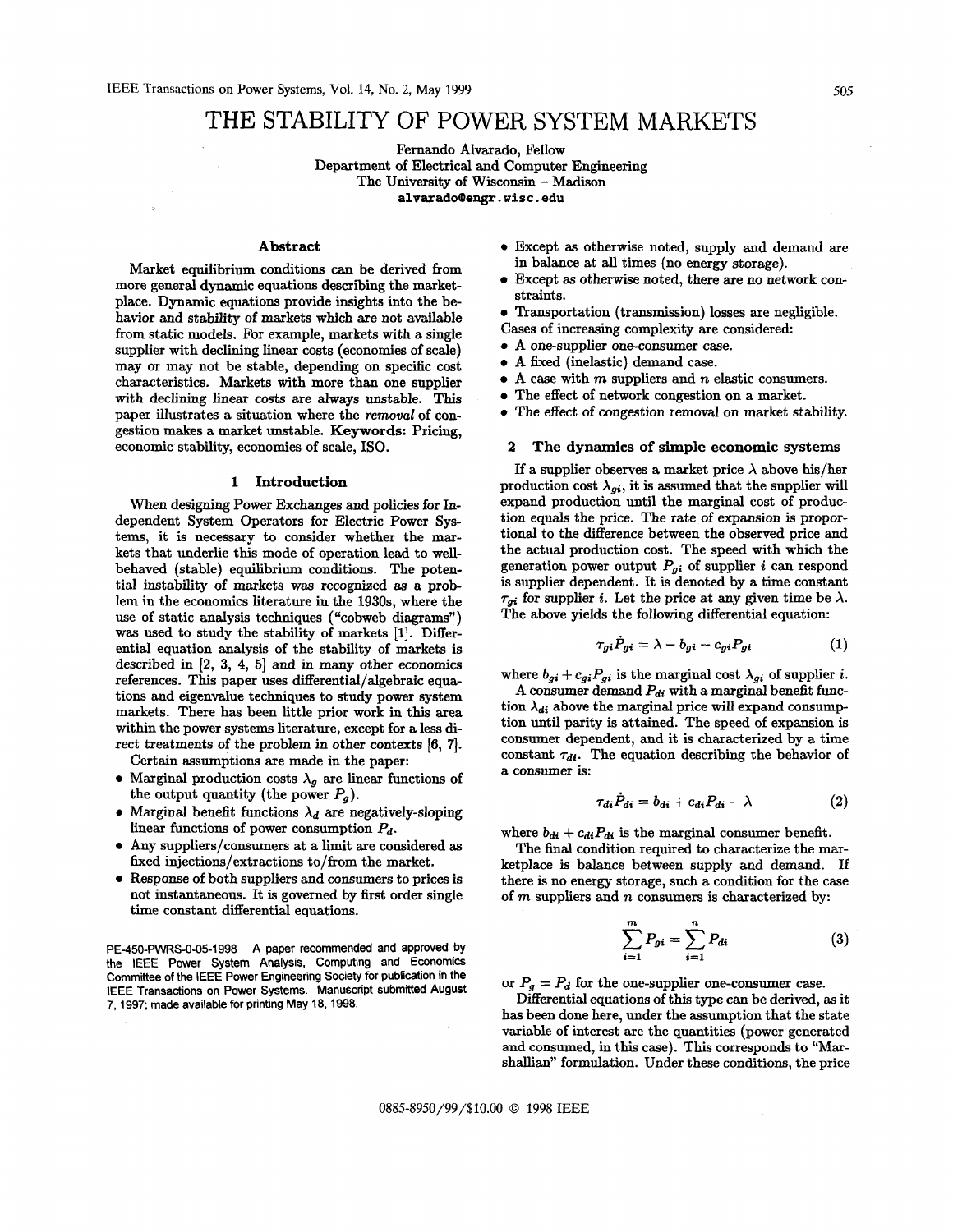dynamics are a *consequence* of the quantity dynamics **[3].** This model is appropriate when the quantities sup-

plied and consumed are adjusted comparatively slowly relative to price. The dynamics of the model presented here include the further requirement that supply and demand be in precise balance at all times. **An** alternative dynamic model is possible, based on the use of prices rather than quantities **as** state variables. Such an approach has been called the "Walrasian" formulation. This alternative approach is not explored in this paper.

If a certain amount of energy can be stored in the system, the power balance equation 3 must be modified to include the dynamics of the stored energy. The case of energy imbalance, which in and of itself can lead to a market instability, is not considered in this paper, but is considered in [8].

# **3 A one-supplier one-consumer case**

Consider the set of differential/algebraic equations **(DAE)** corresponding to the case of one supplier with demand elasticity *cg* and one consumer with demand elasticity *cd.* The **DAEs** characterizing this case are:

$$
\tau_g \dot{P}_g = \lambda - b_g - c_g P_g \tag{4}
$$

$$
\tau_d \dot{P}_d = b_d + c_d P_d - \lambda \tag{5}
$$

$$
P_g = P_d \tag{6}
$$

which, in matrix form, can be expressed **as:** 

$$
\begin{bmatrix} \tau_g & 0 & 0 \\ 0 & \tau_d & 0 \\ 0 & 0 & 0 \end{bmatrix} \begin{bmatrix} \dot{P}_g \\ \dot{P}_d \\ \dot{\lambda} \end{bmatrix} = \begin{bmatrix} -c_g & 0 & 1 \\ 0 & +c_d - 1 \\ 1 & -1 & 0 \end{bmatrix} \begin{bmatrix} P_g \\ P_d \\ \lambda \end{bmatrix} + \begin{bmatrix} -b_g \\ b_d \\ 0 \end{bmatrix}
$$

The interpretation of these equations is **as** follows: the supplier acts in a way that tends to increase production when prices exceed production marginal costs. The consumer acts in a way that tends to increase consumption when marginal benefits exceed price. the supplier acts in a way that tends to increduction when prices exceed production margin<br>The consumer acts in a way that tends to increduction when marginal benefits exceed price.<br>The equilibrium for the DAE system abov

The equilibrium for the **DAE** system above is ob-

$$
\begin{bmatrix} -c_g & 0 & 1 \ 0 & +c_d & -1 \ 1 & -1 & 0 \end{bmatrix} \begin{bmatrix} P_g \\ P_d \\ \lambda \end{bmatrix} = \begin{bmatrix} b_g \\ -b_d \\ 0 \end{bmatrix}
$$

Solution of this algebraic linear problem leads to:

$$
P_g = \frac{b_d - b_g}{c_g - c_d} \tag{7}
$$

$$
P_d = P_g \tag{8}
$$
\n
$$
\lambda = \frac{-b_g c_d + c_g b_d}{a - c} \tag{9}
$$

$$
c_g-c_d
$$

The following assumptions are reasonable:

- $\bullet$   $c_d$   $\lt$  0, indicating that marginal consumer benefit decreases with consumption.
- $\bullet$   $b_d > b_g$ , indicating that initial consumer marginal benefit is greater than initial producer marginal cost.
- $\bullet$   $b_g > 0$  ("there is no free lunch").

• While normally  $c_g > 0$ , the case of  $c_g \leq 0$  cannot always be ruled out (economies of scale).

Under these assumptions:

- The solution occurs when the marginal cost of production equals the marginal benefit of consumption.
- $\bullet$  Equilibrium results in a positive price  $\lambda > 0$  as well as a positive amount of power  $P_q = P_d > 0$ .

The price  $\lambda$  can be eliminated from the original dynamic equations by adding equations **4** and 5. This **DAE** model represents a first order system'. Substitution from 6, re-arrangement, and retention of the homogeneous portion of the result leads to:

$$
(\tau_g + \tau_d)\dot{P}_g = -(c_g - c_d)P_g \tag{10}
$$

The condition for the stability of this equation is that the eigenvalue associated with this problem be negative:

$$
\frac{c_d-c_g}{\tau_g+\tau_d}<0\qquad \qquad (11)
$$

or simply  $c_g > c_d$ , since  $\tau_g > 0$  and  $\tau_d > 0$ . Satisfying this condition is virtually assured, since  $c_d < 0$  (quite often  $c_d \ll 0$ ). Thus, this type of market is stable, and static analysis is sufficient to ascertain the economic behavior of such a market.

The reason that so much effort has been taken to reach such an intuitive conclusion is because arbitrarily complex cases can now be studied using the same eigenvalue method.

## **4 The fixed-demand case**

The DAEs characterizing the two-supplier fixeddemand case are:

$$
\tau_{g1}\dot{P}_{g1} = \lambda - b_{g1} - c_{g1}P_{g1} \qquad (12)
$$

$$
\tau_{g2}P_{g2} = \lambda - b_{g2} - c_{g2}P_{g2} \tag{13}
$$
\n
$$
P_{g1} + P_{g2} = P_D \tag{14}
$$

$$
P_{g1} + P_{g2} = P_D \tag{14}
$$

The equilibrium point is obtained from the solution of the following linear set of equations:

$$
\begin{bmatrix} -c_{g1} & 0 & 1 \ 0 & -c_{g2} & 1 \ 1 & 1 & 0 \end{bmatrix} \begin{bmatrix} P_{g1} \ P_{g2} \ \lambda \end{bmatrix} = \begin{bmatrix} b_{g1} \ b_{g2} \ -P_{D} \end{bmatrix}
$$

This solution generalizes readily to the case of  $m$  suppliers and fixed demand:

$$
\begin{bmatrix} -c_{g1} & 0 & \cdots & 0 & 1 \\ 0 & -c_{g2} & \cdots & 0 & 1 \\ \vdots & \vdots & \ddots & \vdots & \vdots \\ 0 & 0 & \cdots & -c_{gm} & 1 \\ 1 & 1 & \cdots & 1 & 0 \end{bmatrix} \begin{bmatrix} P_{g1} \\ P_{g2} \\ \vdots \\ P_{gm} \\ \lambda \end{bmatrix} = \begin{bmatrix} b_{g1} \\ b_{g2} \\ \vdots \\ b_{gm} \\ P_D \end{bmatrix}
$$
 (15)

The following are observations from the steady state equilibrium conditions:

**'Implicit in this DAE model is the assumption that, although response of a market to a price signal is not instantaneous, such a response must result in power balance at** all **times.**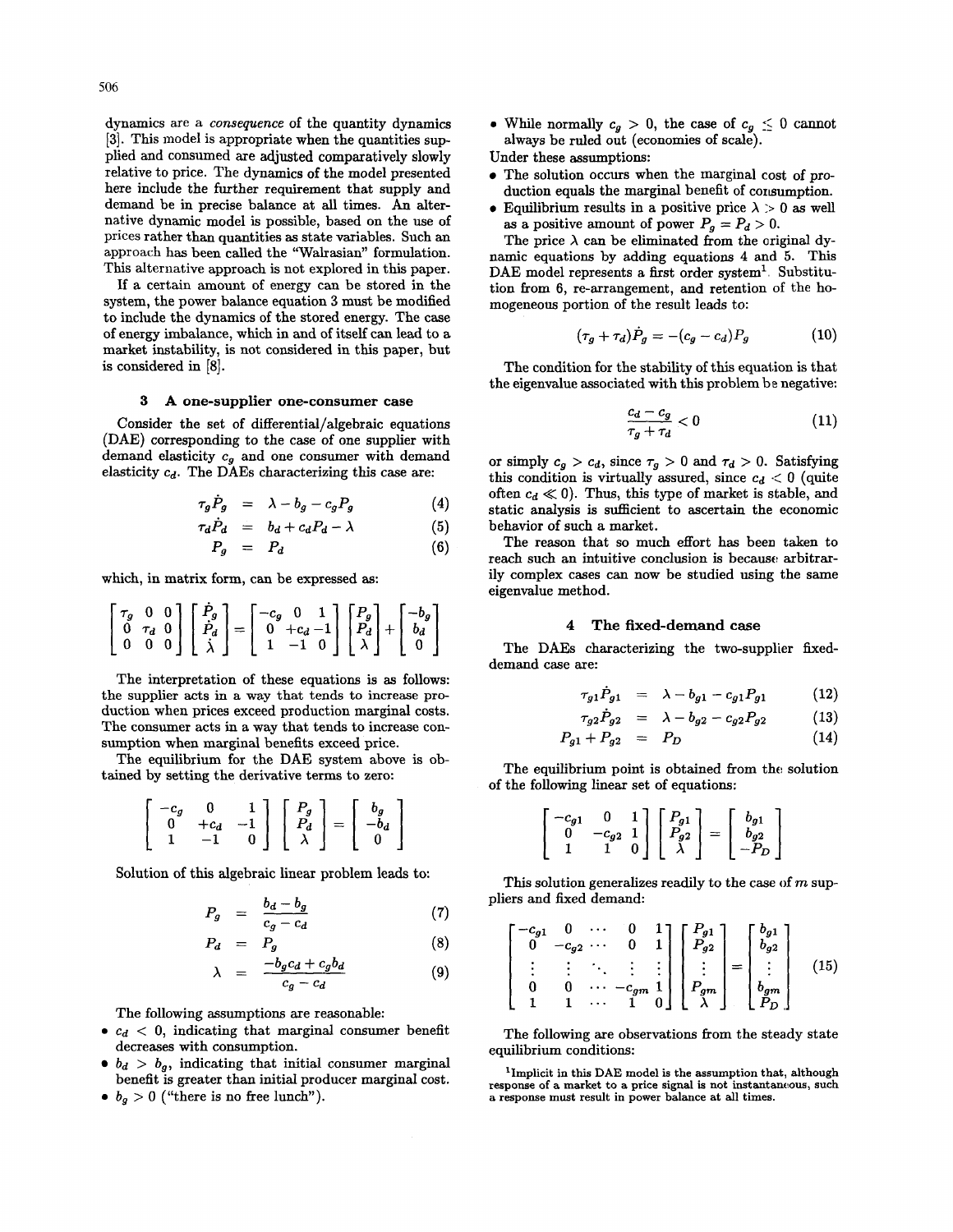- *0* Equilibrium occurs when **all** suppliers which are not constrained by either minimum or maximum limits operate at the same marginal cost  $(\lambda)$ .
- There are no a-priori assurances that the solution of equation **15** results in all suppliers with positive output at the equilibrium point<sup>2</sup>.

Eliminate (subtract) the first dynamic equation (equation **12)** from the second (equation **13)** and eliminate  $P_{q1}$  by substitution from equation 14. The homogeneous part of the resulting differential equation is:

$$
(\tau_{g1} + \tau_{g2}) \dot{P}_{g2} = -(c_{g1} + c_{g2}) P_{g2} \tag{16}
$$

Observations from this equation axe:

- Provided a solution exists, its stability is independent of the linear cost coefficients  $b_{g1}$  and  $b_{g2}$ .
- If both  $c_{g1} > 0$  and  $c_{g2} > 0$ , stability is assured.
- *0* Because **T** is by construction a diagonal dominant allpositive matrix, it is sufficient to have  $c_{q1} + c_{q2} > 0$ to assure stability. Thus, it is possible for either  $c_1$ or  $c_2$  to be zero or slightly negative (but not both) and still have stable market conditions.

Generalization to the case of m suppliers follows the same steps. The resulting homogeneous equations are:

$$
\begin{bmatrix}\n\tau_{g1} + \tau_{g2} & \tau_{g1} & \cdots & \tau_{g1} \\
\tau_{g1} & \tau_{g1} + \tau_{g3} & \cdots & \tau_{g1} \\
\vdots & \vdots & \ddots & \vdots \\
\tau_{g1} & \tau_{g1} & \cdots & \tau_{g1} + \tau_{gm}\n\end{bmatrix}\n\begin{bmatrix}\n\dot{P}_{g2} \\
\dot{P}_{g3} \\
\vdots \\
\dot{P}_{gm}\n\end{bmatrix} = \n\begin{bmatrix}\nc_{g1} + c_{g2} & c_{g1} & \cdots & c_{g1} \\
c_{g1} + c_{g3} & \cdots & c_{g1} \\
\vdots & \vdots & \ddots & \vdots \\
c_{g1} & c_{g1} & \cdots & c_{g1} + c_{gm}\n\end{bmatrix}\n\begin{bmatrix}\nP_{g2} \\
P_{g3} \\
\vdots \\
P_{gm}\n\end{bmatrix}
$$

or, in more concise form:

$$
\widetilde{\mathbf{T}}\widetilde{\mathbf{P}} = -\widetilde{\mathbf{C}}\widetilde{\mathbf{P}} \tag{17}
$$

The dynamic characteristics of the market are dictated by the eigenvalues of this generalized eigenvalue problem. The following additional general observations can be made from the diagonal-dominance characteristics of these matrices:

- If  $c_{qi} > 0$  for all *i*, the result is a stable market (all eigenvalues are negative).
- If  $c_{qi} \leq 0$  for two or more values of *i*, the result is necessarily an unstable market.
- *<sup>0</sup>*Because *T* is a diagonal-dominant positive matrix, *5*  is sufficient to ascertain the stability properties of C to establish the stability properties of  $\tilde{T}^{-1}\tilde{C}$ .

The practical consequence of the above is that markets can tolerate one supplier that exhibits economies of scale  $(c_i < 0)$ , provided the economies are not too significant<sup>3</sup>. It is, of course, unlikely that any one supply technology will exhibit indefinite economies of scale. However, the above can be used to help understand the

<sup>2</sup>Producers with negative output drop out of the market.

$$
{}^{3}\text{If }c_{i} < 0 \text{, then }\frac{1}{|c_{i}|} < \sum_{j=1, j \neq i} \frac{1}{|c_{j}|}.
$$

somewhat erratic **behavior** that power markets can be expected to exhibit over certain supply ranges. Negatively sloping marginal **costs can** be the result of:

- **e** "Valve points"\* and other such conditions dictated by the efficiencies of various technologies.
- *0* Requirements for minimum production levels.
- *0* Startup and shutdown costs.
- *0* Inherent economies of scale of certain technologies.

The erratic behavior that may result from these cost structures is a major factor in the determination of regulation ancillary service needs.

#### **5 The variable demand case**

The results of the previous two sections can be extended to the case where the dynamics of both supply and demand are taken into consideration. The general case of m suppliers and *n* consumers is considered.

The general problem dynamic equations are:



The conditions for dynamic stability of the above problem can be obtained from the eigenvalues of equation **17** with:

$$
\tilde{T} = \begin{bmatrix}\n\tau_{g1} + \tau_{g2} & \tau_{g1} & -\tau_{g1} & \cdots & -\tau_{g1} \\
\vdots & \ddots & \vdots & \vdots & \vdots \\
\tau_{g1} & \tau_{g1} + \tau_{gm} & -\tau_{g1} & \cdots & -\tau_{g1} \\
-\tau_{g1} & \cdots & -\tau_{g1} & \tau_{g1} + \tau_{d1} & \cdots & \tau_{g1} \\
\vdots & \vdots & \vdots & \ddots & \vdots \\
-\tau_{g1} & \cdots & -\tau_{g1} & \tau_{g1} & \cdots & -\tau_{g1} + \tau_{dn}\n\end{bmatrix}
$$
\n
$$
\tilde{C} = \begin{bmatrix}\n-c_{g1} - c_{g2} & \cdots & -c_{g1} & c_{g1} & \cdots & c_{g1} \\
\vdots & \vdots & \vdots & \vdots & \vdots \\
-c_{g1} & \cdots & -c_{g1} - c_{gm} & c_{g1} & \cdots & c_{g1} \\
c_{g1} & \cdots & c_{g1} & -c_{g1} + c_{d1} & \cdots & -c_{g1} \\
\vdots & \vdots & \vdots & \vdots & \ddots & \vdots \\
c_{g1} & \cdots & c_{g1} & -c_{g1} & \cdots & -c_{g1} + c_{dn}\n\end{bmatrix}
$$

**4Valve points refer to situations when a partially open steam valve in a unit leads to inefficient operation. Many generating units have an incentive to operate near full throttle, as this results in lower marginal costs.**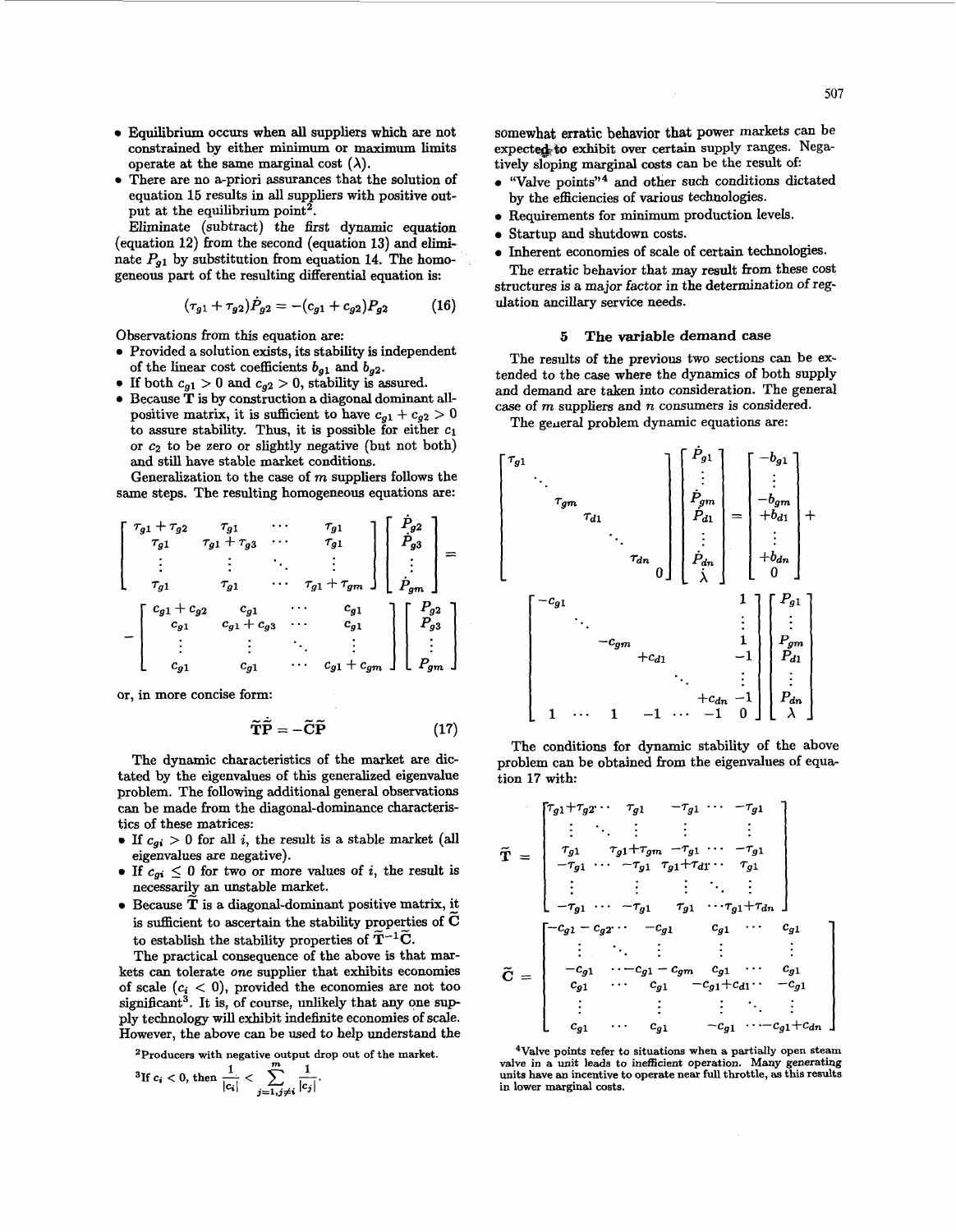which, for a two-supplier, one-load system, reduces to:

$$
\begin{bmatrix} \tau_{g1} + \tau_{g2} & -\tau_{g1} \\ -\tau_{g1} & \tau_{g1} + \tau_{d1} \end{bmatrix} \begin{bmatrix} \dot{P}_{g2} \\ \dot{P}_d \end{bmatrix} = \begin{bmatrix} -c_{g1} - c_{g2} & c_{g1} \\ c_{g1} & -c_{g1} + c_d \end{bmatrix} \begin{bmatrix} P_{g2} \\ P_d \end{bmatrix}
$$

The eigenvalues of this problem dictate the stability of the market. If  $c_{gi} > 0$  for  $1 \leq i \leq m$  and  $c_{di} > 0$  for  $1 \leq i \leq n$ , stability is assured. This verifies that, even if demands are elastic, the market equilibrium is stable if no supplier exhibit economies of scale and no consumer exhibits "economies of consumption", that is, regions in their marginal benefit function where marginal benefits increase **as** consumption increases.

## **6 The effect of congestion**

Congestion has the effect of imposing additional constraints on the market. In most markets, these effect are quite trivial and easy to visualize: the amounts of "goods" that can be shipped from A to B is limited, thus, the markets separate. In electric networks congestion is no less real, but it is harder to quantify and visualize because of the nature of network flows.

In the end, congestion restrictions can be characterized simply **as** one or more equality conditions that must be satisfied by the combination of all suppliers and consumers. Only "binding" congestion conditions are included **as** algebraic constraints and their Lagrange multipliers computed. Potential congestion is represented by inequalities that need to be monitored.

The characterization of congestion is done by means of a sensitivity matrix structure. Linear expressions relate individual power injections to individual flows. These equations axe valuable because they characterize all viable trading thresholds which prevent a congested line from being further congested. This notion is the basis for the current coordinated trades **proposal [9].** 

A single congested condition can be represented **as** a scalar additional equality constraint:

$$
S_{g1}P_{g1} + S_{g2}P_{g2} \cdots + S_{gm}P_{gm} + S_{d1}P_{d1} + S_{d2}P_{d2} \cdots + S_{dn}P_{dn} = s_1
$$

For the general case of  $n<sub>s</sub>$  congestion conditions the complete set of equality constraints is (the power balance conditions is always included):

$$
\begin{bmatrix} 1 & \cdots & 1 & -1 & \cdots & -1 \\ S_{g11} & \cdots & S_{g1m} & S_{d11} & \cdots & S_{d1n} \\ \vdots & \vdots & \vdots & \vdots & \vdots \\ S_{gn_s1} & \cdots & S_{gn_sm} & S_{dn_s1} & \cdots & S_{dn_sn} \end{bmatrix} \begin{bmatrix} P_{g1} \\ \vdots \\ P_{gm} \\ P_{di} \\ \vdots \\ P_{dn} \end{bmatrix} = \begin{bmatrix} P_D \\ s_1 \\ s_2 \\ \vdots \\ s_{n_s} \end{bmatrix}
$$

Congestion equality constraints are algebraic. Thus, analysis of the equilibrium as well **as** the stability properties of the congested market required the consideration of a DAE set of equations with multiple algebraic constraints. Of necessity, the congestion problem requires that higher-order nontrivial systems be considered. Simple one-supplier one-consumer examples are not meaningful in the presence of congestion. Furthermore, if the conditions for attaining feasibility are included, an equilibrium cannot be found because there are too many conditions specified. The issue is resolved by introducing shadow prices (Lagrange multipliers  $\mu$ ) that play the role of congestion prices. **If** this is done, the complete dynamic equations for the congested *m*supplier *n*-consumer case with  $n<sub>s</sub>$  active algebraic congestion conditions are:

$$
\left[\begin{array}{cc} \mathbf{T} & \mathbf{0} \\ \mathbf{0} & \mathbf{0} \end{array}\right] \left[\begin{array}{c} \dot{\mathbf{P}} \\ \dot{\Lambda} \end{array}\right] = \left[\begin{array}{cc} \mathbf{C} & \mathbf{S}^t \\ \mathbf{S} & \mathbf{0} \end{array}\right] \left[\begin{array}{c} \mathbf{P} \\ \Lambda \end{array}\right] + \left[\begin{array}{c} \mathbf{b} \\ \mathbf{s} \end{array}\right] (18)
$$

where:

- **T** is a diagonal matrix with the time constants for all powers, generation **as** well **as** demand.
- *P* is a vector of all powers (*m* generation powers and *n* demand powers).
- $\Lambda$  is a vector with  $\lambda$  as its first entry and the Lagrange multipliers  $\mu$  as the remaining entries.
- *C* is the diagonal matrix of all quadratic cost coefficients  $c_{qi}$  as well as  $c_{di}$ .
- S is the matrix corresponding to the sensitivities of the constraints. The first row is the power balance condition, thus its dimension is  $m + n$  by  $n_s + 1$ .
- **b** is a vector of linear cost coefficients  $-b_{qi}$  and  $+b_{di}$ .
- **s** is a vector with the value of the fixed demand in its first position and the values of the right hand sides in the constraint equations in the remaining positions.

The equilibrium point of these equations is obtained from the solution of the following algebraic equations:

$$
\left[\begin{array}{cc} \mathbf{C} & \mathbf{S}^t \\ \mathbf{S} & 0 \end{array}\right] \left[\begin{array}{c} \mathbf{P} \\ \Lambda \end{array}\right] = -\left[\begin{array}{c} \mathbf{b} \\ \mathbf{s} \end{array}\right] \tag{19}
$$

Key observations about these equations are:

- The main effect of congestion is a partial separation of markets: the solution no longer occurs at equal marginal costs for all producers [10].
- Which and how many equations join the algebraic constraints depends on the nature of congestion.
- $\bullet$  The Lagrange multipliers  $\mu$  are not unique. They can all be altered by adding an arbitrary constant to all multipliers and the solution is unaltered.

Reduction of the DAE problem to a purely differential equation can be done by eliminating all the  $n_s + 1$  Lagrange multipliers, and replacing  $n_s + 1$  redundant state variables in terms of a reduced set of  $n + m - n_s - 1$ non-redundant variables, obtaining in the end a set of  $n+m-n_s-1$  purely differential equations. To do this,

the equations above are organized as follows:  
\n
$$
\begin{bmatrix}\n\mathbf{T}_1 & 0 & 0 \\
0 & \mathbf{T}_2 & 0 \\
0 & 0 & 0\n\end{bmatrix}\n\begin{bmatrix}\n\dot{\mathbf{P}}_1 \\
\dot{\mathbf{P}}_2 \\
\dot{\Lambda}\n\end{bmatrix} =\n\begin{bmatrix}\n\mathbf{C}_1 & 0 & \mathbf{S}_1^t \\
0 & \mathbf{C}_2 & \mathbf{S}_2^t \\
\mathbf{S}_1 & \mathbf{S}_2 & 0\n\end{bmatrix}\n\begin{bmatrix}\n\mathbf{P}_1 \\
\mathbf{P}_2 \\
\Lambda\n\end{bmatrix}
$$

where  $S_1$  corresponds to a nonsingular  $n_s + 1$  by  $n_s + 1$ submatrix of  $S$ , and  $P_1$  corresponds to a subset of  $P$ denoting redundant power variables. The classification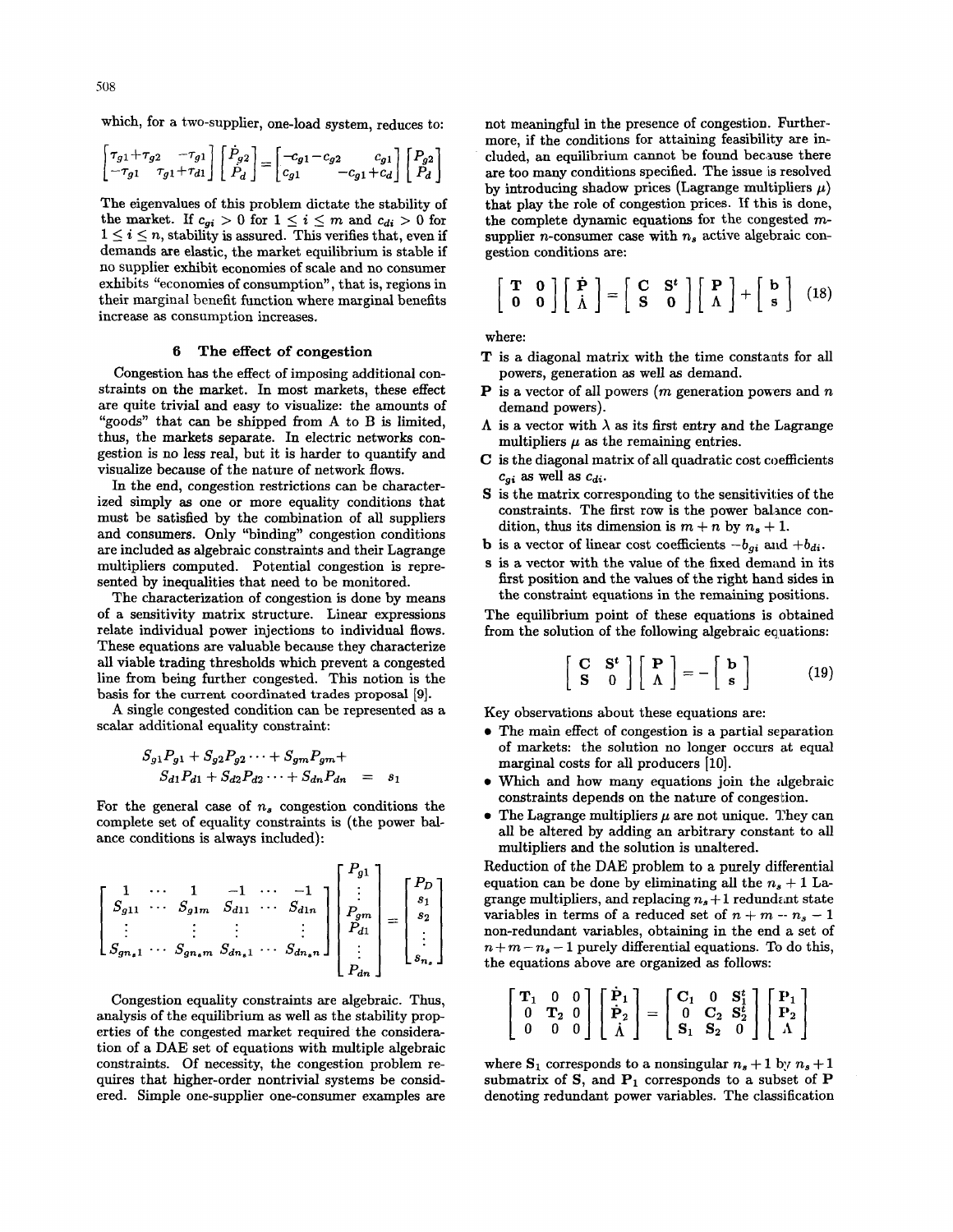of P into redundant and non-redundant states **is irrele**vant. It is subject only to the condition that  $S_1$  be nonsingular. Reduction and elimination of  $\Lambda$  and  $P_1$  vields the following reduced purely differential equations:

$$
\big[{\mathbf{T}}_2+{\mathbf{S}}_2^t{\mathbf{S}}_1^{-t}{\mathbf{T}}_1{\mathbf{S}}_1^{-1}{\mathbf{S}}_2\big]\dot{\mathbf{P}}_2\!=\!\big[{\mathbf{C}}_2+{\mathbf{S}}_2^t{\mathbf{S}}_1^{-t}{\mathbf{C}}_1{\mathbf{S}}_1^{-1}{\mathbf{S}}_2\big]\mathbf{P}_2
$$

where  $S_1^{-t}$  is the transposed inverse of  $S_1$ .

The stability characteristics of the congested problem depend on the location of the eigenvalues for this reduced dynamic system. Observe that:

- The effect of congestion on the dynamics is to reduce the order of the dynamic interactions.
- **e** The dynamics of the congestion pricing mechanism have not been considered.

Thus, congestion alters the number and nature of the already present algebraic constraints under which the market operates. The converse is also true: the removal of congestion can lead to a market instability.

# *7* The numerical examples

Table **1** illustrates a variety of parameters and conditions for the one-supplier one-consumer case. Observe the following:

- Changes in the linear cost coefficients  $b$  affect  $P<sub>g</sub>$  and  $P_d$ . These changes also affect the cost  $\lambda$ .
- **e** Changes to b do not affect the eigenvalue.
- Modifications to  $\tau_g$  and  $\tau_d$  affect the dynamic characteristics, but not the operating point.
- Changes to  $c_g$  and/or  $c_d$  affect both.

Actual values for the time constants  $\tau_g$  are likely to be dependent on the technology, on the status of the supplier at the time when the price signal is received, and on the means by which these signals are communicated to the supplier. For example, a hydro generating unit that is operating within a market where real time signaling is permitted may be able to respond to changes in price in a matter of seconds, whereas the time constant for a large thermal plant could be from several hours to more than a day. Likewise, the time constant for the demand depend on the technology at the disposal of the supplier, ranging from a near-instantaneous capability for certain forms of real time pricing proposals, to **24**  hours or more for "day ahead" real time pricing.

Table 1: Equilibrium and dynamic characteristics of a one supplier one demand system without congestion. Changes relative to the base case are highlighted.

| <b>Suppliers</b> |                |              |          | Consumers         |       | SS solution |         |  |                                              |
|------------------|----------------|--------------|----------|-------------------|-------|-------------|---------|--|----------------------------------------------|
|                  |                | $b_{\sigma}$ | $\tau_d$ | $c_d$             | $b_d$ | $P_{\sim}$  | $P_{d}$ |  | Eig.                                         |
| J 0.3 O.5        |                |              |          | $2 0.2 - 0.5 10 $ |       |             |         |  | $8.0 \quad 8.0 \quad 6.00 \quad -2.00$       |
|                  | $0.3 \;\; 0.5$ |              |          |                   |       |             |         |  | 4 0.2 $-0.5$ 9 5.0 5.0 6.50 $-2.00$          |
|                  |                |              |          |                   |       |             |         |  |                                              |
|                  | $0.3 \;\; 0.5$ |              |          |                   |       |             |         |  | $2   0.2 -0.2 10   11.4 11.4 7.71   -1.40  $ |
|                  | $0.3 \;\; 0.5$ |              |          |                   |       |             |         |  | $2   0.2 -2.0 10   3.2 3.2 3.60   -5.00  $   |

Table 2 illustrates a two-supplier inelastic demand example. It shows the values of the steady-state solution point as well as the dynamic characteristics of a market with inelastic demand. As before, only one eigenvalue is needed to characterize this case. The following observations can be made:

- **e If** one supplier **has** economies *of* scale **and** the other does not, the issue of stability depends **on** the values of certain other parameters.
- $\bullet$  If the market is stable for one set of values of  $\tau$  (market delays), it is stable for any other value of  $\tau$ .

Table **2:** Equilibrium and dynamic characteristics of a two-supplier fixed-demand system without congestion. Changes relative to the base case are highlighted.

|                  | Input data         |                  |                      |                   | Equilibrium |         |
|------------------|--------------------|------------------|----------------------|-------------------|-------------|---------|
| $\tau_g$         | $\scriptstyle c_g$ | $o_{g}$          | $\bar{P}_{D}$        | P<br>я            | λ           | Eig.    |
| $\overline{0.3}$ | 0.5                | $2.0\,$          | 10.0                 | $1.\overline{43}$ | 2.71        | $-1.40$ |
| 0.2              | $0.2\,$            | 1.0              |                      | 8.57              |             |         |
| 0.3              | 0.5                | $2.0\,$          | $\overline{\bf 8.0}$ | 0.86              | 2.43        | $-1.40$ |
| $0.2\,$          | 0.2                | 1.0              |                      | 7.14              |             |         |
| 0.3              | 0.5                | $2.0\,$          | 10.0                 | 5.71              | 4.86        | $-1.40$ |
| 0.2              | $0.2\,$            | 4.0              |                      | 4.29              |             |         |
| $\overline{0.3}$ | 0.5                | 2.0              | 10.0                 | 3.33              | 3.67        | $-0.60$ |
| 0.2              | -0.2               | 5.0              |                      | 6.67              |             |         |
| 0.3              | 0.3                | $\overline{3.5}$ | $\overline{10.0}$    | 5.00              | 2.00        | 0.20    |
| $0.2\,$          | $0.2\,$            | $1.0\,$          |                      | 5.00              |             |         |

Changes in the elasticity coefficients directly affect the solution eigenvalues and can even make the market unstable. The last case has a positive eigenvalue.

Table **3** illustrates a set of multi-supplier multiconsumer examples. Interesting numbers are indicated boldface in the Table.

Table **3:** Three-supplier two-consumer case for various time constants and cost coefficients. The last two cases exhibit economies of scale. The last case is unstable.

| Suppliers         |                  |              |          | Consumers                      |       | <b>SS</b> solution                |                             |   |         |
|-------------------|------------------|--------------|----------|--------------------------------|-------|-----------------------------------|-----------------------------|---|---------|
| $\tau_q$          | $c_a$            | $b_g$        | $\tau_d$ | $c_d$                          | $b_d$ | $\tilde{P}_g$                     | $\overline{P}_d$            | λ | Eig.    |
| 0.3               |                  |              |          | $0.5$ 2.0 0.20 -0.50 10.0      |       |                                   | $2.52$ 13.48 3.26 -1.24     |   |         |
| 0.2               |                  |              |          | $0.2$ 1.0 0.25 -0.60 8.0 11.31 |       |                                   | 7.90                        |   | $-1.85$ |
| $\vert 0.1 \vert$ | 0.3 1.0          |              |          |                                |       | 7.54                              |                             |   | $-2.74$ |
|                   |                  |              |          |                                |       |                                   |                             |   | $-2.44$ |
| 0.3               |                  |              |          | $0.5$ 2.0 $ 0.20$ -0.50 10.01  |       |                                   | $4.67$ 11.33 $ 4.33 $ -0.04 |   |         |
| 0.2               |                  |              |          | $-0.1$ 4.5 0.25 $-0.60$        | 8.0   | 1.67                              | 6.11                        |   | $-1.83$ |
| $\mathbf{0.1}$    |                  | $0.3 \; 1.0$ |          |                                |       | 11.11                             |                             |   | $-2.74$ |
|                   |                  |              |          |                                |       |                                   |                             |   | $-2.44$ |
| 0.3               |                  |              |          | $0.5$ 2.0 $0.20$ -0.50 10.0    |       |                                   | $3.62$ 12.38 3.81           |   | 0.50    |
| 0.2               |                  |              |          |                                |       | $-0.1$ 5.0 0.25 $-0.60$ 8.0 11.92 | 6.99                        |   | $-0.93$ |
|                   | $0.1 - 0.05 4.0$ |              |          |                                |       | 3.84                              |                             |   | -1.95   |
|                   |                  |              |          |                                |       |                                   |                             |   | $-2.45$ |

These examples verify the earlier analysis that indicates that, if economies of scale exist, unstable markets can occur. The following inferences can be drawn:

- **e** The steady state operating point depends on the linear cost coefficients b.
- **e** The steady state operating point does not depend on the time constants  $\tau$  or the quadratic cost coefficients.
- **e** The stability of the operating point depends on the quadratic coefficients  $c_q$  or  $c_d$ .

The next set of examples considers the effect of congestion on both the equilibrium point for the market and the stability of this equilibrium point. The congestion example is illustrated in Table **4.** This table illustrates a three-supplier two-consumer case with one, two and three congestion constraints active. In addition to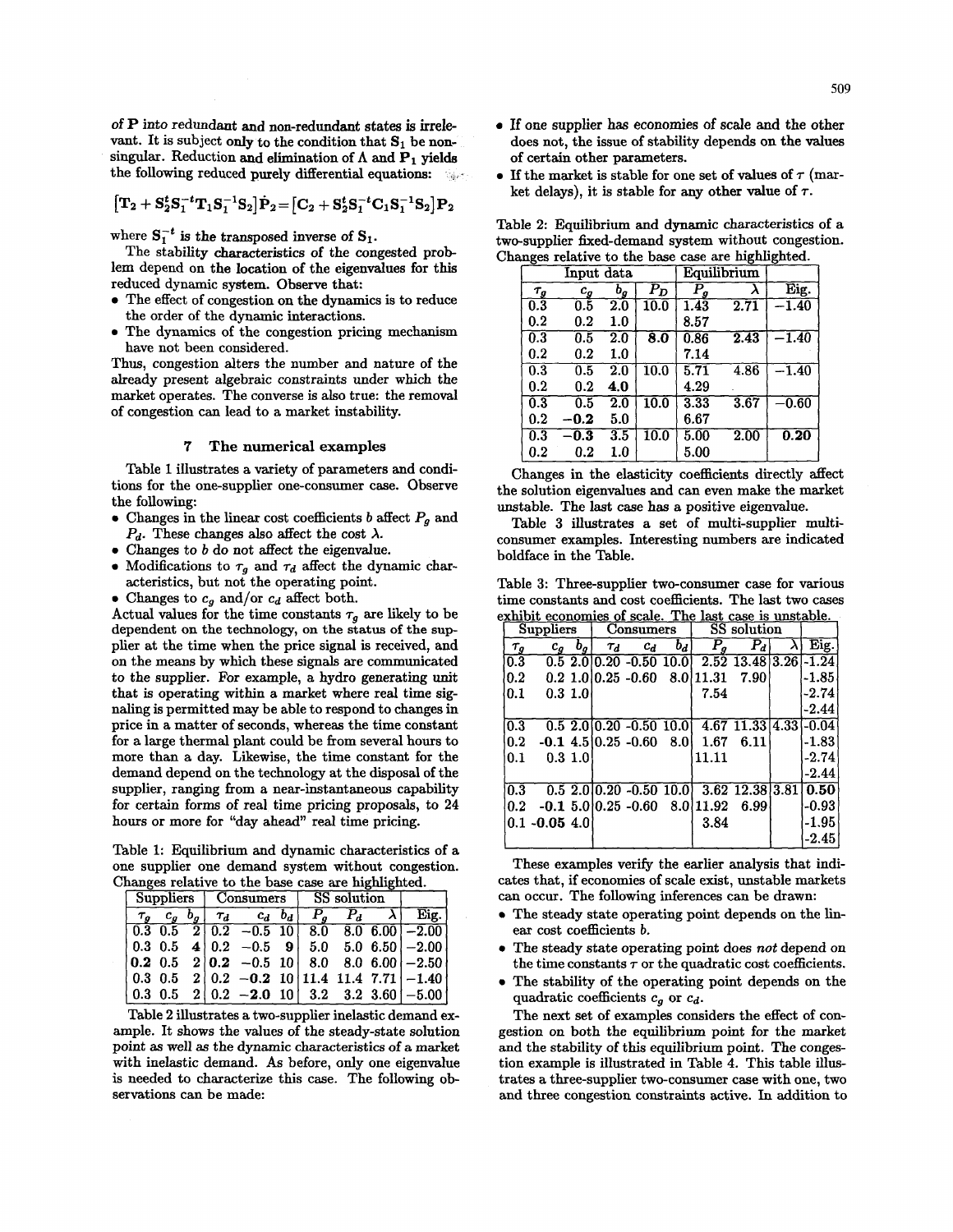Table **4:** A three-supplier two-consumer case with increasing degrees of congestion.

|                | <b>Suppliers</b> |                |             |          | <b>Consumers</b>                 |                 | SS solution                        |                         |                    |               |
|----------------|------------------|----------------|-------------|----------|----------------------------------|-----------------|------------------------------------|-------------------------|--------------------|---------------|
| n <sub>s</sub> |                  | $\tau_g$ $c_g$ | $b_{q}$     | $\tau_d$ | $c_d$                            | $b_d$           | $P_{g}$                            | $P_d$                   |                    | Eig.          |
|                | 0 0.1 0.3        |                |             |          | $1 0.20 - 0.50$                  | 10)             |                                    | 7.54 13.48              |                    | $3.26 - 1.24$ |
|                |                  | $0.3 \; 0.5$   |             |          | $2 0.25 - 0.60$                  | 8 <sup>1</sup>  | 2.52                               | - 7.90                  |                    | $-1.85$       |
|                | $0.2\;0.2$       |                | 1           |          |                                  |                 | 11.31                              |                         |                    | $-2.74$       |
|                |                  |                |             |          |                                  |                 |                                    |                         |                    | $-2.44$       |
|                | 1 0.1 0.3        |                |             |          | $1 0.20 - 0.50$                  | 10 <sub>1</sub> | 0.40                               | 8.53                    |                    | $3.43 - 1.24$ |
|                |                  | $0.3\;0.5$     |             |          | $2 0.25 - 0.60 $                 | 8               |                                    | 7.47 11.47 23.07 - 2.03 |                    |               |
|                |                  | 0.2 0.2        | 1           |          |                                  |                 | 12.13                              |                         |                    | $-2.58$       |
|                | 2 0.1 0.3        |                |             |          | $1 0.20 - 0.50$                  | 10 <sup>1</sup> | 1.89                               | 7.68                    |                    | $6.27 - 2.00$ |
|                |                  | $0.3 \; 0.5$   |             |          | $2 0.25 - 0.60 $                 |                 | 8 11.52                            |                         | $8.05(14.96)-2.42$ |               |
|                |                  | $0.2\;0.2$     |             |          |                                  |                 | 2.31                               |                         | 16.01              |               |
|                |                  |                |             |          | $3 0.1$ 0.3 1.0 0.20 - 0.50 10.0 |                 | 2.30                               | 7.56                    |                    | $6.49 - 2.05$ |
|                |                  |                |             |          |                                  |                 | $0.3$ 0.5 2.0 0.25 -0.60 8.0 11.51 |                         | 8.35 13.51         |               |
|                |                  |                | 0.2 0.2 1.0 |          |                                  |                 | 2.10                               |                         | 16.51              |               |
|                |                  |                |             |          |                                  |                 |                                    |                         | 1.18               |               |

the usual power balance condition, the congestion constraints in this hypothetical example are characterized by the following conditions:

$$
\begin{bmatrix} 1 & 1 & 1 & -1 & -1 \ 0.1 & -0.1 & 0 & 0.1 & -0.1 \ 0.2 & 0 & 0.3 & -0.1 & -0.1 \ 0.1 & 0.1 & 0.1 & 0 & -0.4 \end{bmatrix} \begin{bmatrix} P_{g1} \ P_{g2} \ P_{g3} \ P_{d1} \ P_{d2} \end{bmatrix} = \begin{bmatrix} 0 \ 1.00 \ 0.50 \ 1.75 \end{bmatrix} \quad (20)
$$

Four cases of increasing congestion are considered. The first case  $(n_s = 0)$  considers only the first rows in the constraint equations 20. The second case  $(n_s =$ 1) considers the first two rows. The next case  $(n_s =$ **2)** considers three rows in equation **20).** The last case  $(n_s = 3)$  considers all rows.

- The following are observations from this case:
- As the number of active congestion constraints increases, the order of the system dynamics (the number of eigenvalues) decreases.
- Congestion affects the number of eigenvalues. However, if the case is stable without congestion, it remains stable after the onset of congestion.
- Congestion affects the operating point significantly.
- The operating cost increases **as** congestion increases.
- Although not illustrated in this example, it is possible for values of the Lagrange multiplier entries in  $\Lambda$ to change sign. This is an indication that the corresponding constraint has become superseded (irrelevant) and must be removed.

Table *5:* Illustration of one case where the *removal* of a constraint leads to a market instability.

| onstraint leads to a market instability. |  |       |                    |                                                                 |          |             |                 |  |                                                                                                                                                                                                                                                          |
|------------------------------------------|--|-------|--------------------|-----------------------------------------------------------------|----------|-------------|-----------------|--|----------------------------------------------------------------------------------------------------------------------------------------------------------------------------------------------------------------------------------------------------------|
|                                          |  |       |                    |                                                                 |          |             |                 |  |                                                                                                                                                                                                                                                          |
| $\tau_o$                                 |  | $b_g$ |                    |                                                                 |          |             | $\mathcal{F}_d$ |  | Eig.                                                                                                                                                                                                                                                     |
|                                          |  |       |                    |                                                                 |          |             |                 |  |                                                                                                                                                                                                                                                          |
|                                          |  |       |                    |                                                                 |          |             |                 |  |                                                                                                                                                                                                                                                          |
|                                          |  |       |                    |                                                                 |          | 1.08        |                 |  | $-0.96$                                                                                                                                                                                                                                                  |
|                                          |  |       |                    |                                                                 |          |             |                 |  |                                                                                                                                                                                                                                                          |
|                                          |  |       |                    |                                                                 |          |             |                 |  | $-1.01$                                                                                                                                                                                                                                                  |
|                                          |  |       |                    |                                                                 |          | 0.84        |                 |  | $-2.43$                                                                                                                                                                                                                                                  |
|                                          |  |       |                    |                                                                 |          |             |                 |  | $-2.5$                                                                                                                                                                                                                                                   |
|                                          |  | 0.2   | Suppliers<br>$c_g$ | $0.5 \; 1.5$<br>$\begin{bmatrix} 0.2 & 0.5 & 1.5 \end{bmatrix}$ | $\tau_d$ | $c_d$ $b_d$ | Consumers       |  | SS solution<br>$1 0.1 - 0.05$ 3 0.2 - 0.5 10 13.95 16.44 2.67 - 1.05<br>$\boxed{0 0.1 - 0.05}$ 3 0.2 - 0.5 10 21.55 16.16 1.92 0.19<br>$\begin{array}{ c c c c c c c c c } \hline 0.3 & -0.02 & 2 & 0.25 & -0.6 & 8 & 3.88 & 10.13 \ \hline \end{array}$ |

The last example is perhaps the most startling. Consider now a case with three suppliers and two demands **as** illustrated in Table *5.* The case if first considered under the condition that there **is** congestion. One free flowing area consists of generator **2** and load 1. The second area consists of generators **1** and 3 and load **2.** AS can be seen from the table, such a congestion is stable. However, if the congestion is removed and free trades are permitted among all parties, **a** market instability results. This potential difficulty can be managed provided appropriate trade and market rules are devised.

An instability implies that some generators will expand their output at an ever increasing rate while forcing others to suddenly reduce their output. They will eventually stop their expansion when either (a) they eventually reach an operating point where their marginal cost is no longer a declining function or (b) they reach their maximum output capability. The behavior occurs because the presumed equilibrium point is no longer a minimum cost point, but rather it becomes a saddle-node. Suppliers react accordingly, in an effort to attain economic eficiency. The difficulty implied by an instability is the sudden and discontinuous nature of the behavior. An instability in the context of this paper does not mean that the system fails or collapses<sup>5</sup>



**Fig. 1:** *All suppliers converge toward equilibrium.* When congestion is removed at  $t = 4$ *the suppliers do not converge to the new equilibrium. This jigum corresponds to table 5 data.* 

Figure 1 is used to illustrate this last point. This figure shows the supplier outputs are shown for all three suppliers. Initially at  $t = 0$  there is congestion and the market is not at equilibrium (although the energy balance requirement is met). However, the market rapidly converges to steady-state values. At  $t = 4$  the congestion is removed. The system does not converge to its new equilibrium. Instead, it diverges until some limit is reached.

**5However, discontinuous behavior that leads to drastic flow changes can indirectly lead to a reduction in system security as a result of the need for greater control action and the transients that these changes entail. It may also lead to reluctance to participate in the market due to increased economic risk.**